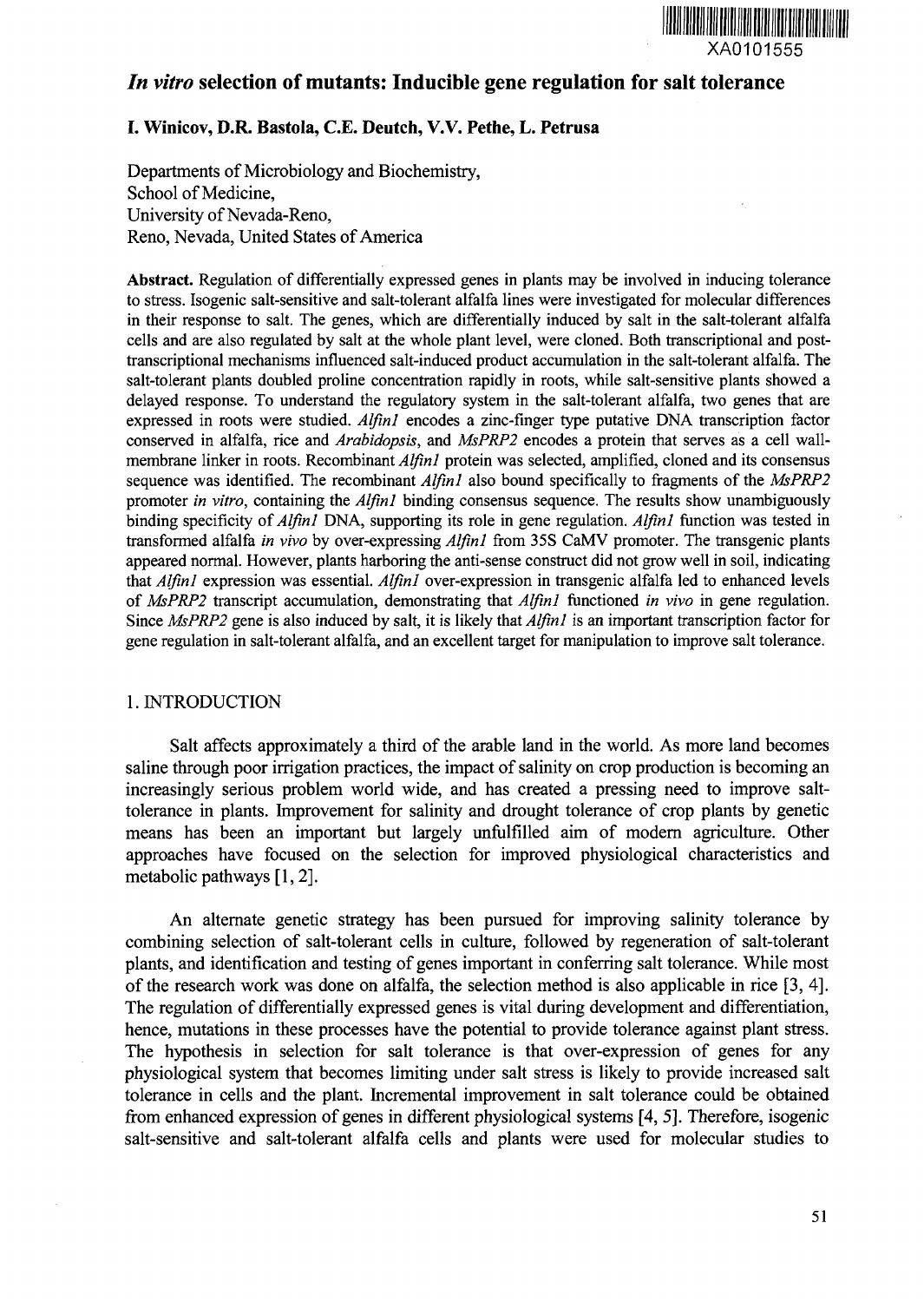investigate the differences in their responses to salt. The multigenic differences in regulation of endogenous genes [6] are consistent with the concept that salt tolerance is a quantitative trait [7] and the induction of many genes during salt/drought stress of plants [8, 9]. Since the salt tolerance trait in the mutants studied is heritable [10, 11], the multigenic responses indicate that the mutation is likely in the regulatory system. This leads to changes in gene regulation, associated with the ability to survive and grow under otherwise lethal conditions.

Previous studies with rice [11] and alfalfa [12] have demonstrated that cellular salttolerance can provide protection at the whole plant level, and can be a useful tool in selection for tolerance. When successful, the cellular selection and regeneration approach relies on identification of mutants optimized for continued survival and productive growth under saline conditions. However, it does not provide ready identification of the genes involved, and requires additional information about altered regulation of the genes [13, 14]. Several genes have been cloned that are differentially induced by salt in cells of the salt-tolerant alfalfa and are also regulated by salt at the whole plant level. In the present study, the root and shoot response to salt stress was investigated for proline accumulation as a measure of osmo-protection in the tolerant phenotype. Both the transcriptional and post-transcriptional mechanisms that contribute to gene product accumulation in the tolerant alfalfa growing in salt were studied. To understand the changed regulatory system in alfalfa, two genes, *Alfinl* and *MsPRP* that are expressed in roots were studied. *Alfinl* encodes a zinc-finger type putative DNA transcription factor, conserved in alfalfa, rice and *Arabidopsis. MsPRP2* encodes a protein that might serve as a cell wallmembrane linker in roots. The function of *Alfinl* was established as a transcriptional regulator by *in vitro* binding of the recombinant protein to specific DNA sequences, including fragments of the *MsPRP2* promoter [15]. The transgenic alfalfa over-expressing *Alfinl* from the 35S cauliflower mosaic virus (CaMV) promoter have increased levels of *MsPRP2* transcripts; thus *Alfinl* functions also *in vivo* as a regulator in gene expression [16]. Hence, it was interesting to characterize the role of *Alfinl* in salt tolerance and general gene regulation, since *MsPRP2* is salt-inducible *in vivo.*

### 2. MATERIALS AND METHODS

Alfalfa, *Medicago sativa* L. cv. 'Regen S', salt-sensitive callus cultures, selection of salttolerant lines and regenerated salt-tolerant plants have been previously described [10, 17]. Selection of salt-tolerant rice lines from two elite US rice lines (L-202 and M-202) and regeneration and testing of plants from the salt-tolerant lines was done as described previously [11]. Samples for molecular analyses of all tissues were collected at the same time during day to avoid influences of the circadian rhythm. Standard molecular biology protocols were used [18].

Recombinant *Alfinl* was expressed in *Escherichia coli* BL21(DE3), using the PET-29b vector system (Novagen Inc.). The purified S-Tag-Alfinl fusion protein was used in DNA binding assays. Purified protein was used in the "random DNA binding assay" to identify specific DNA binding sites recognized by the recombinant Alfinl. To select binding sites from a 67 bp DNA, a 25 bp degenerate sequence was flanked by a known sequence of DNA with restriction sites and the template for PCR primers. A single protein bound DNA band was isolated by gel retardation [19] and amplified by PCR. The bound sequence was enriched by sequential selection *of Alfinl* bound PCR amplified DNA. The final round of bound DNA was cloned, and the DNA binding sequence was determined as the consensus sequence represented in the insert of all individual clones that were able to bind recombinant *A Ifinl.*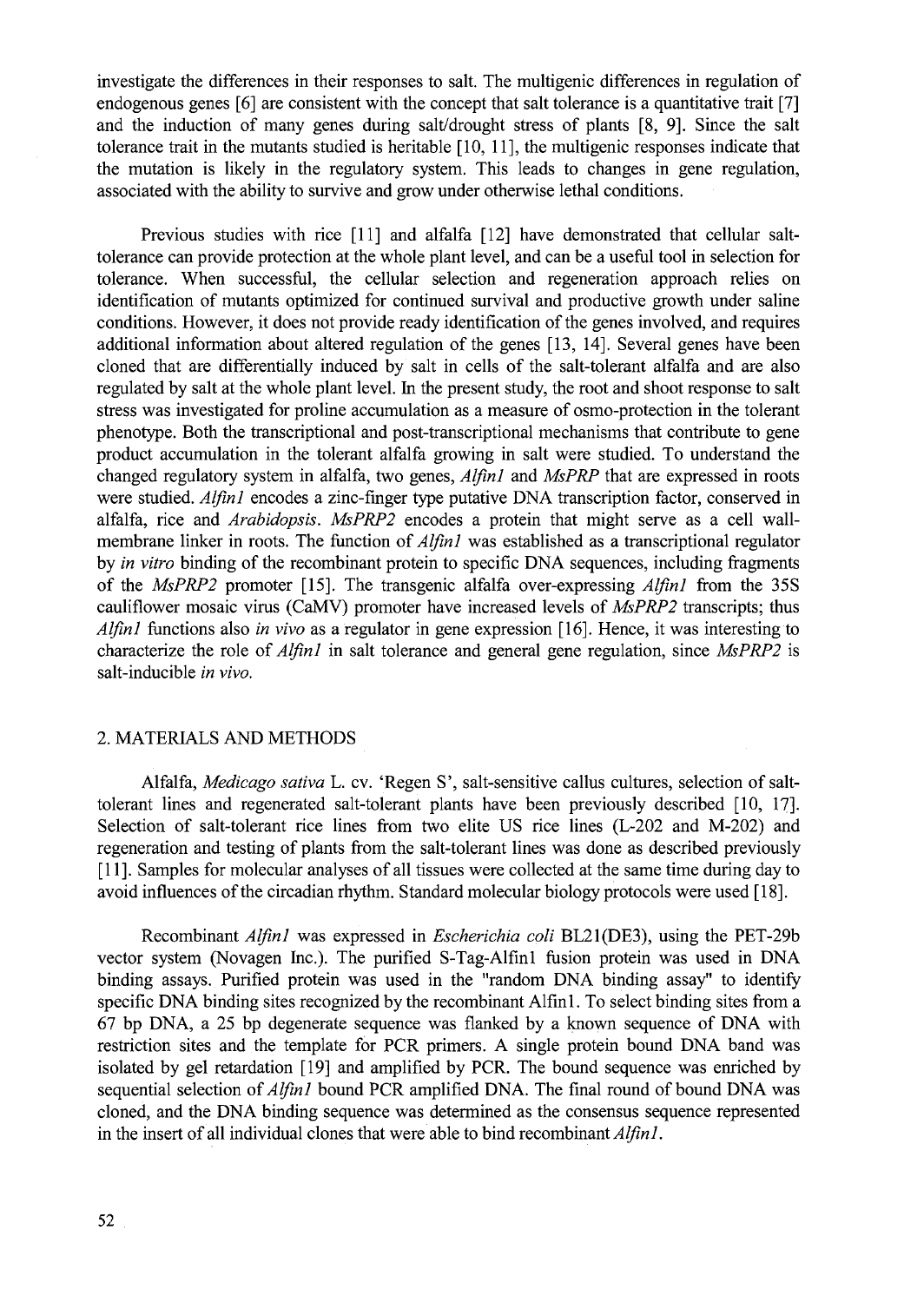The gene construct for the over-expression and under-expression of *Alfinl* was developed using the *Alfinl* cDNA [12]. The coding sequence was placed downstream of the 35S cauliflower-mosaic virus (CaMV) promoter in the sense and anti-sense orientation. The constructs were transferred into a binary vector that also contained kanamycin-resistance gene, and transformation of alfalfa leaf-discs was accomplished with *Agrobacterium tumefaciens.* Transformed cells were selected on medium containing kanamycin, and transgenic plants were regenerated.

### 3. RESULTS AND DISCUSSION

### **3.1. Cellular selection and regeneration to obtain salt tolerant plants**

The cellular selection and regeneration protocol was extended to rice to investigate if the protocol developed for alfalfa [10, 17] was applicable to other species. Cell lines tolerant to 1% (0.171 M) NaCl were obtained from calli initiated from salt-sensitive US elite rice lines L202 and M202, as well as indica rice varieties, 'Pokkali', TR28' and 'IR42'. Several plants were regenerated from salt-tolerant lines L-202, M-202 and 'Pokkali'. Seed was collected from four plants regenerated from the salt-tolerant L-202 line and two plants regenerated from the salttolerant 'Pokkali'. R<sub>2</sub> seedlings were germinated and tested for salt tolerance. Heritable improvement in salt tolerance was obtained in  $R_2$  seedlings from one L-202 ( $R_4$ ) plant that had been regenerated after 5 months selection on salt-containing medium. The salt tolerance of these seedlings was comparable to that obtained from 'Pokkali' under conditions where the unselected L-202 seedlings died [11]. The results indicated that improved cellular salt-tolerance could also provide increased salt-tolerance in rice at the whole plant level.

#### **3.2. Salt dependent gene regulation in salt-tolerant alfalfa**

The characterization of altered gene expression in salt-tolerant alfalfa by salt resulted in identification of a number of genes that are "up-regulated" by salt (Table I). Since, the salttolerant phenotype in alfalfa is a heritable semi-dominant trait [10], the altered regulation of many genes must be the result of a mutation in its regulatory pathway. The selected salt tolerant cell lines showed the interesting association of chloroplast activation and increased mRNA accumulation for photosynthesis related genes in the salt-tolerant phenotype. At least some of the mRNAs were translated into functional products. Detailed analysis, comparing steady state mRNA levels for salt induced genes in the tolerant alfalfa with nuclear and chloroplast "run-on" assays, was carried out to measure transcriptional activation. The analysis showed that both transcriptional and post-transcriptional regulation contributed to the increased levels of the gene products when the salt-tolerant cells are grown in salt [13]. It was also demonstrated that regulated tissue-specific expression overrode salt induction of mRNA accumulation for specific genes [20]. Interestingly, several of the genes cloned from callus appeared to function predominantly in the root (Table I).

The correlation of the osmoprotectant proline accumulation with salt-tolerance in the nearisogenic, salt-sensitive and salt-tolerant cell lines and the plants derived from them was investigated. Proline accumulation was studied under salt-stress for productive and nonproductive growth in salt-tolerant and salt-sensitive alfalfa (Table II). Although, there was some variability in proline levels between the sensitive and tolerant plants, no consistent correlation could be drawn between high levels of proline in either roots or shoots of the salt-tolerant phenotype. However, both calli and roots [21] from salt-tolerant alfalfa accumulated proline very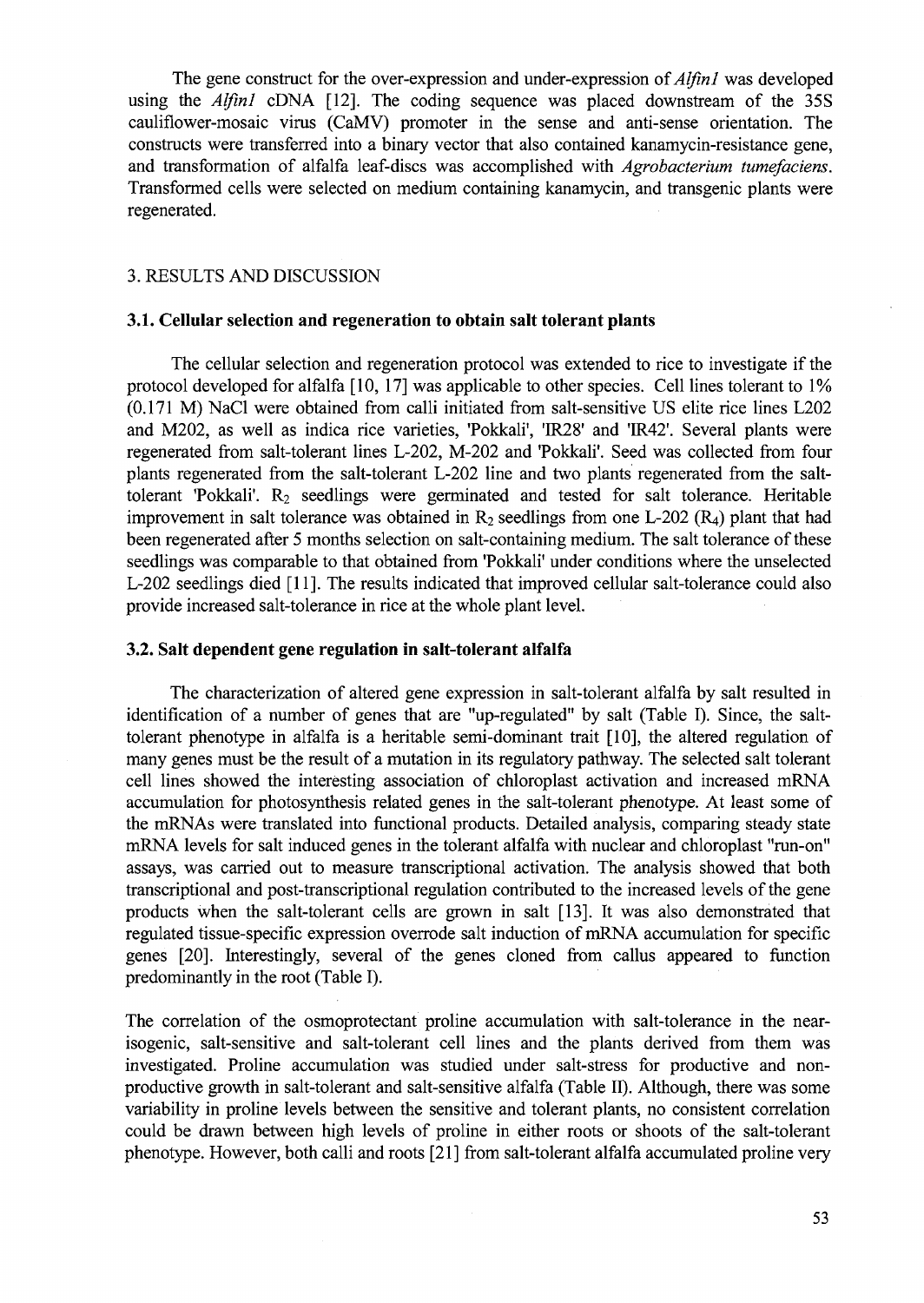rapidly on exposure to salt, while the response was delayed in roots of the salt-sensitive parent plant No. 1 (Table II), and of regenerated control plant, not selected on salt (data not shown). The rapid response in case of salt-tolerant alfalfa may have an early protective function, and apparently form a part of the multigenic response to salt-stress.

| Gene                             | Function <sup>a</sup>               | Tissue specificity |                  |       |
|----------------------------------|-------------------------------------|--------------------|------------------|-------|
|                                  |                                     | Callus             | Root             | Shoot |
| $Alfinl^b$                       | nuclear transcription factor        | $\, +$             | $\boldsymbol{+}$ |       |
| $MsPRP2^b$                       | nuclear cell wall protein           | ┿                  | ┿                |       |
| $pA18^b$                         | nuclear unknown                     | ┿                  |                  | $\pm$ |
| $rbcS^c$                         | nuclear Rubisco, small subunit      | $^{+}$             | ┿                | nd    |
| $rbcL^c$                         | chloroplast Rubisco, large subunit  | $+$                | $\boldsymbol{+}$ | nd    |
| cabl <sup>c</sup>                | nuclear chlorophyll binding protein | $+$                | $nd*$            | nd    |
| psbA <sup>c</sup>                | chloroplast $Q_B$ binding protein   | $+$                | $\ddot{}$        | nd    |
| $H3cI^d$                         | nuclear histone H3 (replic. dep.)   | $^{+}$             | nd               | nd    |
| $H3cIf^d$                        | nuclear histone H3 (replic. ind.)   | $+$                | nd               | nd    |
| rpsII <sup>c</sup>               | chloroplast ribosomal protein 11    |                    | nd               | nd    |
| $\overline{M}$ sc27 <sup>d</sup> | nuclear constitutive protein        |                    |                  |       |

### **TABLE I. ACCUMULATION OF mRNA IN SALT-TOLERANT ALFALFA**

\*Not determined. <sup>a</sup>Function shown or implied by sequence similarity with proteins of known function. <sup>b</sup>Expressed in callus and predominantly in roots. <sup>c</sup>Expressed in tolerant callus and predominantly in shoots. <sup>d</sup>Expressed in callus, roots and shoots.

#### **3.3. Two gene products for improved salt tolerance**

A major focus of the study was on two novel genes from differential screening of alfalfa cDNA library from mRNA isolated from salt-tolerant cells grown for several months in 171 mM NaCl. One is *Alfin1*, which encodes a 28.8 kDa regulatory factor [12] with the putative zinc finger-binding domain (Fig.l). *Alfinl* transcription and mRNA accumulation is induced by salt in the salt-tolerant cells [13]. In plants, this mRNA is detected primarily in roots.

The other gene is *MsPRP2,* which encodes a proline-rich protein with a hydrophobic cysteinerich carboxy terminus. This gene is also expressed predominantly in roots, and is specifically induced by long-term (i.e., one week) treatment with salt [22, 23]. The proline-rich amino terminal region of this protein has the characteristics of a cell wall component preceded by a cell wall targeting sequence, but the hydrophobic carboxy-terminus contains features characteristic of the nonspecific lipid transfer proteins. The bifunctional domains in *MsPRP2* could play a structural role as a wall-to membrane linker in plants, and thus contribute to structural integrity of the roots when exposed to salt.

The function *of Alfinl* as DNA-binding protein was investigated with the recombinant protein from *E. coli* [15] [Fig. 2] which was affinity purified, and used for selecting specific binding sequences from random DNA as described above.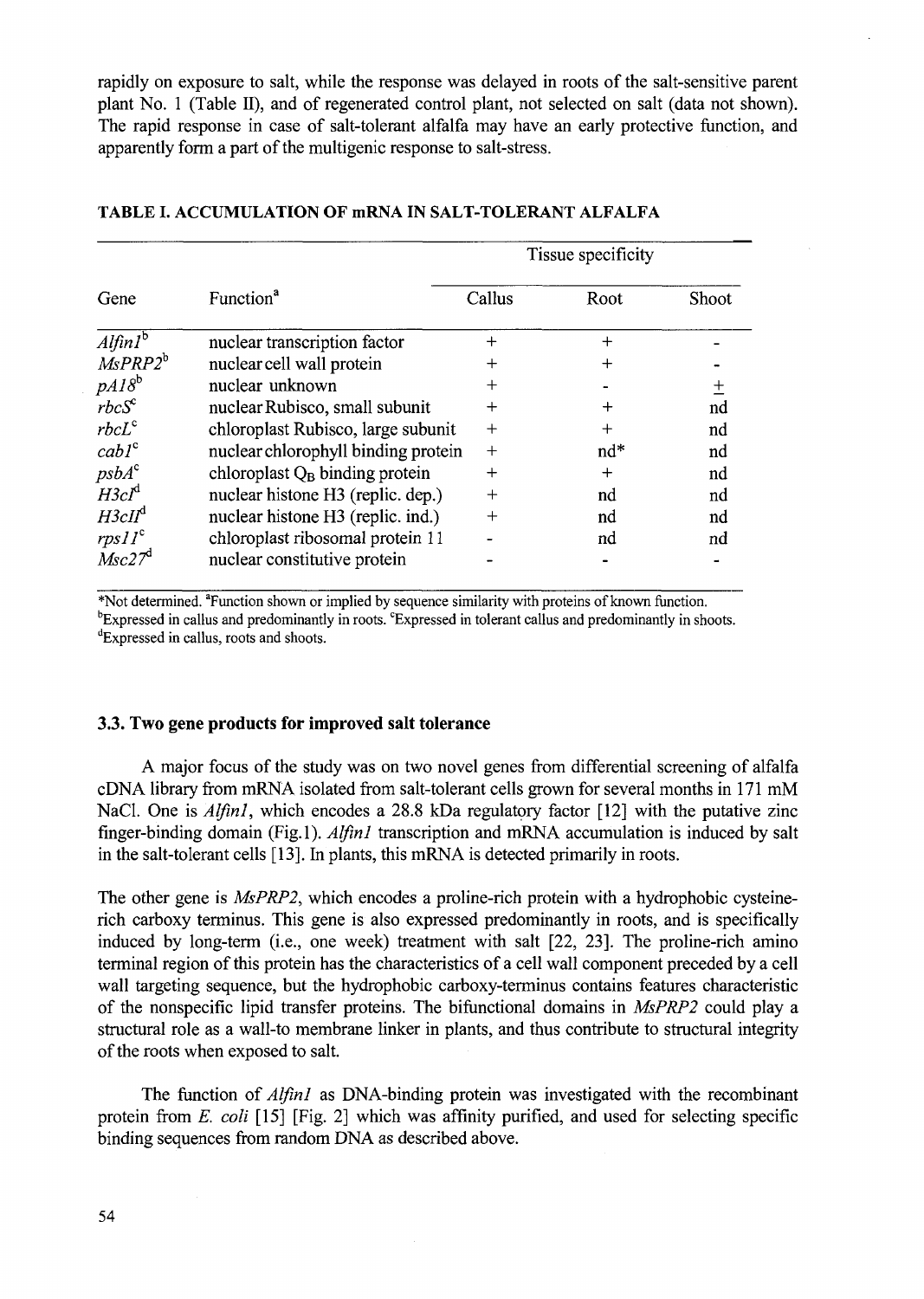| Duration after<br>NaC1 exposure<br>(hrs) | $\mu$ g Proline/g fresh weight in plants |                 |                 |                 |
|------------------------------------------|------------------------------------------|-----------------|-----------------|-----------------|
|                                          | No. 1 (sensitive)                        | No. $4T^*$      | $No. 5T*$       | No. 9T*         |
|                                          | $Mean \pm S.E.$                          | $Mean \pm S.E.$ | Mean $\pm$ S.E. | $Mean \pm S.E.$ |
| Roots                                    |                                          |                 |                 |                 |
| 0                                        | $54 \pm 44$                              | $103 \pm 89$    | $36 \pm 15$     | $47 \pm 21$     |
| 24                                       | $53 \pm 29$                              | $170 \pm 13$    | $76 \pm 13$     | $91 \pm 24$     |
| 28                                       | $254 \pm 168$                            | $430 \pm 150$   | $241 \pm 173$   | $336 \pm 156$   |
| 72                                       | $269 \pm 27$                             | $513 \pm 153$   | $341 \pm 181$   | $271 \pm 169$   |
| 192                                      | $430 \pm 118$                            | $675 \pm 46$    | $321 \pm 86$    | $182 \pm 66$    |
| <b>Shoots</b>                            |                                          |                 |                 |                 |
| $\bf{0}$                                 | $126 \pm 63$                             | $102 \pm 63$    | $97 \pm 35$     | $119 \pm 58$    |
| 24                                       | $206 \pm$<br>- 5                         | $353 \pm 80$    | $530 \pm 292$   | $472 +$<br>-49  |
| 48                                       | $407 \pm 188$                            | $706 \pm 277$   | $1289 \pm 188$  | $898 \pm 82$    |
| 72                                       | $1174 \pm 15$                            | $790 \pm 170$   | $1381 \pm 92$   | $921 \pm 130$   |
| 192                                      | $1174 \pm 80$                            | $1151 \pm 256$  | $1163 \pm 49$   | $1328 \pm 311$  |

### TABLE II. PROLINE ACCUMULATION IN ALFALFA EXPOSED TO 171 mM NACL

\*Tolerant type.



*Fig. 1. Putative zinc finger-binding domain in the carboxy-terminus ofAlfinl protein as deduced from cDNA sequence (GenBank accession number L07291).*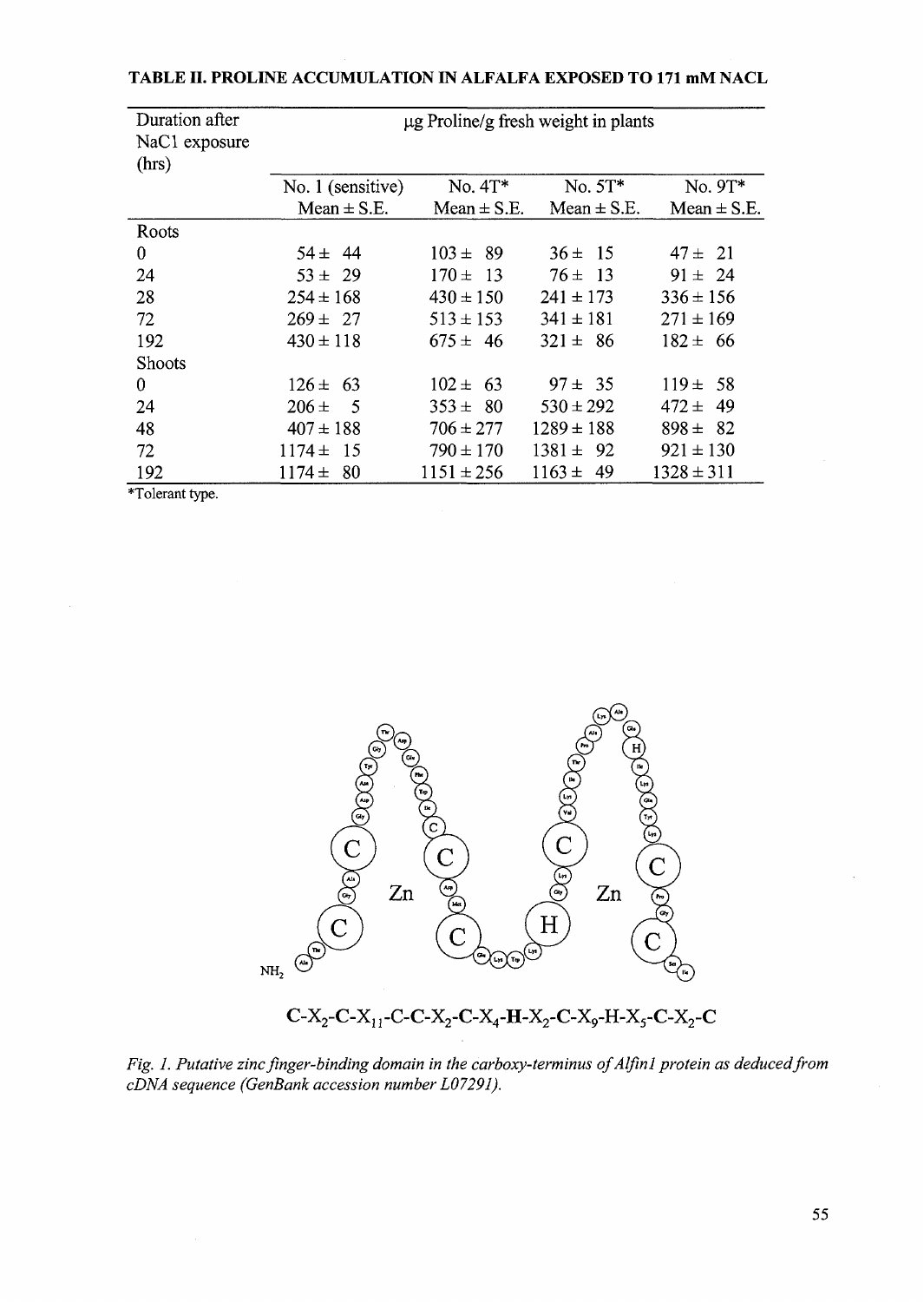Sequence analysis of nine individually isolated clones revealed a consensus binding sequence for *Alfinl* which consisted of two to five triplet repeats of G rich sequences containing at least one GTG element. Both *Alfinl* and *MsPRP2* are expressed primarily in roots. This raised the question about the possible DNA binding sites for the *Alfinl* protein in the *MsPRP2* promoter. Three *Tfil* fragments were isolated from the *MsPRP2* genomic clone containing the promoter (Fig. 3), and reacted *in vitro* with purified recombinant *Alfin1*.



*Fig. 2. Expression of Alfinl fusion protein in E. coli. SDS-PAGE analysis of proteins expressed in crude extract from clones of E. coli transformed either with pET (vector) or Al, A3 and A4 (pET-Alfinl construct). Lane 1- Molecular weight markers. Lanes 2,3,4 and 5- Protein from non-induced cells. Lanes 6,7,8 and- Protein from cells induced for 3 hr with IPTG.*

#### MsPRP-2 Promoter Clone



*Fig. 3. Restriction map and organization of MsPRP2 promoter region in alfalfa.*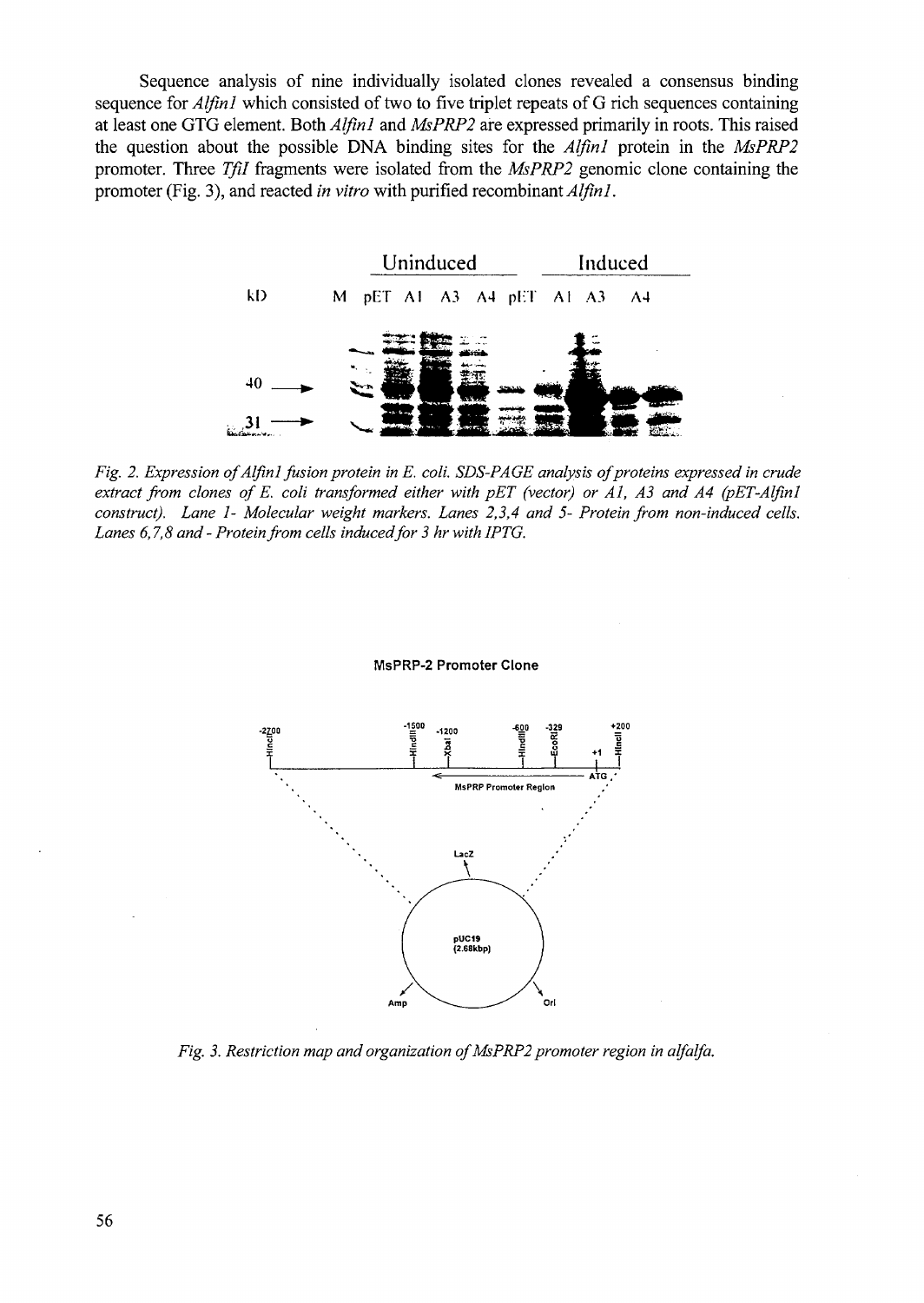

*Fig. 4. DNA binding properties of Alfinl fusion protein purified from E. coli. Gel retardation assay using 10 ng (20,000 cpm) of each<sup>32</sup>P labeled Tfilfragment of MsPRP2 promoter with equal amounts of recombinant Alfinl. Competition reactions were performed by pre-incubating with a ten fold excess (lOOng) of each competitor fragment and subsequent addition of the<sup>32</sup>P labeled probe. The three contiguous Tfil fragments start at position -244 and extend to -864 bp as shown in Fig. 3. Probe: No. 1, 211 bp; No. 2, 187 bp; No. 3, 222 bp.2.*

As shown in the gel retardation assay (Fig. 4), each of the *Tfil* fragments was able to bind recombinant *Alfinl* in a specific manner. This was demonstrated by fact that ten fold excess of the same fragment or one of the other fragments were able to compete the binding as shown by the diminished intensity of the retarded band(s). The sequence of each of the *Tfil* DNA fragments from *MsPRP2* was found to contain the *Alfinl* binding consensus sequence. A DNA fragment, which did not contain the *Alfinl* binding sequence, neither bound recombinant *Alfinl* nor was it able to act as a competitor for binding to each of the *MsPRP2* promoter fragments (data not shown). These results showed that *Alfinl* encodes a protein that bound DNA in a sequence specific manner *in vitro* and could act as a transcription factor with the *MsPRP2* gene as a potential endogenous *in vivo* target in alfalfa roots [15].

The *in vivo* function of *Alfinl* is currently being tested in transgenic alfalfa calli and in plants over-expressing *Alfinl* from constructs that transcribe *Alfinl* cDNA from the CaMV 35S promoter. The regenerated sense-plants appear normal despite the ubiquitous expression of *Alfinl* in both roots and shoots. Anti-sense plants develop poorly in soil, indicating that *Alfinl* expression is essential for growth and development.  $Alfin/over$ -expression in transgenic alfalfa leads to enhanced levels of *MsPRP2* transcript accumulation in callus and roots [16], indicating that *Alfinl* can act as a transcriptional activator for at least one salt inducible gene in alfalfa roots. The results suggest that *Alfinl* may be an important transcription factor involved in gene regulation in the salt-tolerant alfalfa. Future experiments will test the effect of *Alfinl* overexpression on other salt stress regulated genes, and investigate if *Alfinl* over-expression improves salt tolerance in alfalfa.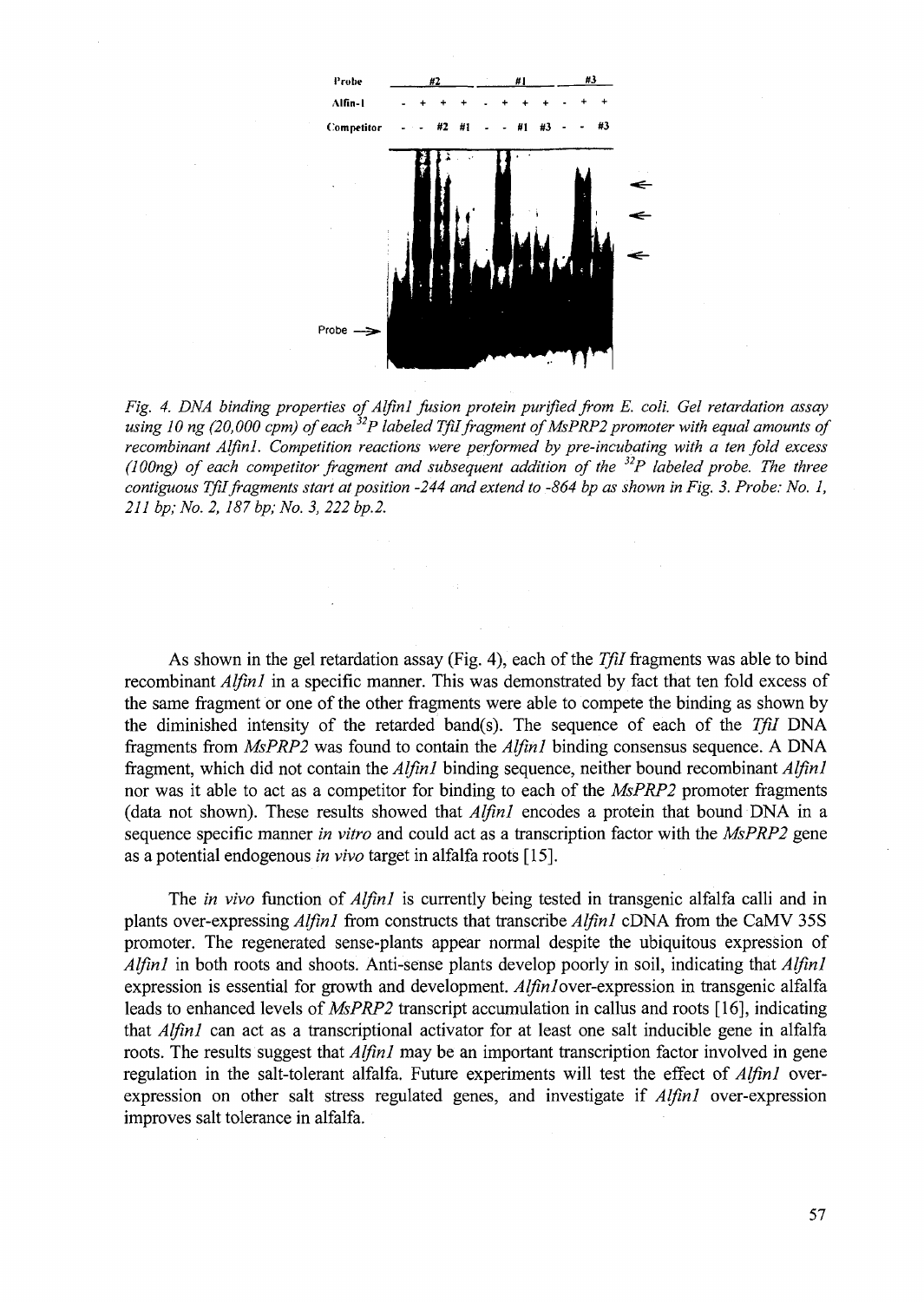### **REFERENCES**

- [1] FLOWERS, T.J. and YEO, A.R. Breeding for salinity resistance in crop plants: where next? Australian J. Plant Physiol. **22** (1995) 875-884.
- [2] BOHNERT, H.J.and JENSEN, R.G. Metabolic engineering for increased salt tolerance the next step. Australian J. Plant Physiol. **23** (1996) 661-667.
- [3] WINICOV, I. "Enhanced gene expression in salt tolerance of alfalfa cell lines and regenerated plants". Control of Plant Gene Expression (VERMA, D.P.S., Ed.), CRC Press, Boca Raton, (1992) 301-310.
- [4] WINICOV, I. New molecular approaches to improving salt tolerance in crop plants. Annals Bot. 81 (in press) (1998)
- [5] WINICOV, I. "Gene expression in relation to salt tolerance". Stress Induced Gene Expression in Plants (BASRA, A.S., Ed.), Harwood Acad. Publishers (1994) 61-85.
- [6] WINICOV, I., WATERBORG, J.H., HARRINGTON, R.E. and McCOY, T.J. Messenger RNA induction in cellular salt tolerance of alfalfa *(Medicago sativa).* Plant Cell Rep. 8  $(1989) 6 - 11.$
- [7] FOOLAD, M.R. and JONES, R.A. Mapping salt-tolerance genes in tomato *{Lycopersicon esculentum)* using trait-based marker analysis. Theor. Appl. Genet. 87 (1993) 184-192.
- [8] INGRAM, J. and BARTELS, D. The molecular basis of dehydration tolerance in plants. Annu. Rev. Plant Physiol. Plant Mol. Biol. 47 (1996) 377-403.
- [9] SHINOZAKI, K. and YAMAGUCHI-SHINOZAKI, K. Gene expression and signal transduction in water-stress response. Plant Physiol. **115** (1997) 327-334.
- [10] WINICOV, I. Characterization of salt tolerant alfalfa *{Medicago sativa L* plants regenerated from salt tolerant cell lines. Plant Cell Rep. 10 (1991) 561-564.
- [11] WINICOV, I. Characterization of rice (Oryza sativa L) plants regenerated from salttolerant cell lines. Plant Sci. **113** (1996) 105-111.
- [12] WINICOV, I. cDNA encoding putative zinc finger motifs from salt-tolerant alfalfa *{Medicago sativa* L.) cells. Plant Physiol. **102** (1993) 681-682.
- [13] WINICOV, I. and KRISHNAN, M. Transcriptional and post-transcriptional activation of genes in salt-tolerant alfalfa cells. Planta **200** (1996) 397-404.
- [14] WINICOV, I. and BASTOLA, D.R. Salt tolerance in crop plants: new approaches through tissue culture and gene regulation. Acta Physiol. Plantarum 19 (1997) 435-449.
- [15] BASTOLA, D.R., PETHE, V.V. and WINICOV, I. *Alfin1*, a novel zinc-finger protein in alfalfa roots that binds to promoter elements in the salt-inducible *MsPRP2* gene. Plant Mol. Biol. (in press) (1998).
- [16] BASTOLA, D.R., PETHE, V.V. and WINICOV, I. Alfin1, a transcription factor that regulates the salt inducible *MsPRP2* gene in alfalfa roots. Plant Biology '98 (1998) 798a.
- [17] WINICOV, I. Salinity/salt tolerance. Practical Approaches in Plant Cell Culture. (DIXON, R., GONZALES, R., Eds.), IRL Press, Oxford. (1994) 79-86.
- [18] SAMBROOK, J., FRITSCH, E.F. and MANIATIS, T. Molecular Cloning: A Laboratory Manual. Cold Spring Harbor, NY, Cold Spring Harbor Laboratory Press, (1989).
- [19] HUANG, H., MIZUKAMI, Y., HU, Y. and MA, H. Isolation and characterization of the binding sequences for the product of the *Arabidopsis* floral homeotic gene AGAMOUS. Nucleic Acids Res. 21 (1993) 4769-4776.
- [20] WINICOV, I. and SHIRZADEGAN, M. Tissue specific modulation of salt inducible gene expression: callus versus whole plant response in salt tolerant alfalfa. Physiol. Plantarum 100(1997)314-319.
- [21] PETRUSA, L. and WINICOV, I. Proline Status in Salt-tolerant and Salt-sensitive Alfalfa Cell Lines and Plants in Response to NaCl. Plant Physiol. Biochem. **35** (1997) 303-310.